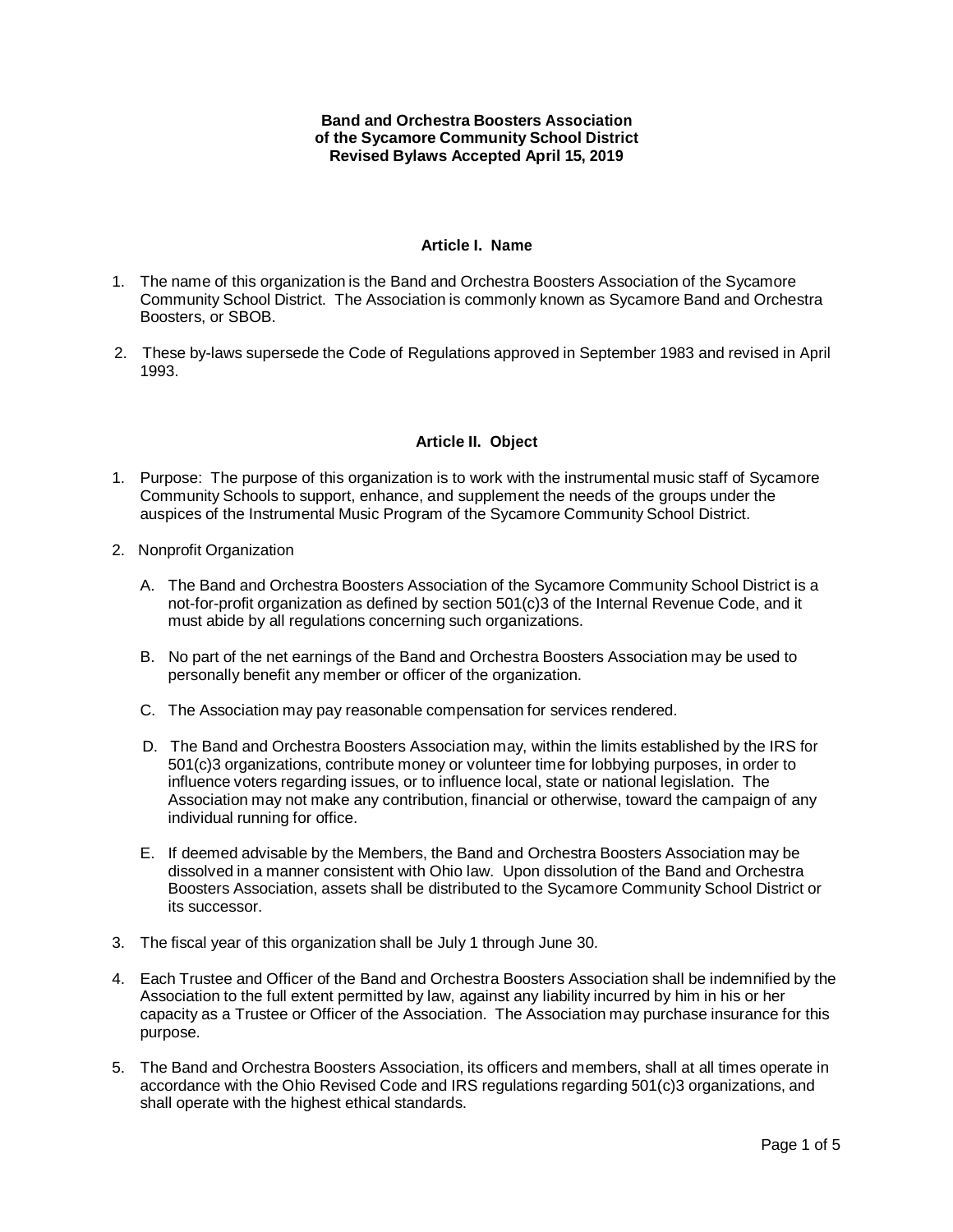# **Article III. Members**

### 1. Classification of Members

- A. General Membership: All parents and guardians of students participating in any group under the auspices of the Instrumental Music Program of the Sycamore Community School District, in grades 5 through 12, are non-voting members in the Band and Orchestra Boosters Association.
	- 1. General Voting Membership: General non-voting members may become general voting members by having their written application for membership approved by the Board of Trustees.
	- 2. General voting membership must be renewed annually, and may be terminated by a resignation filed with the Secretary, or by a vote of at least three-fourths of the Trustees.
	- 3. Parents and guardians who no longer have a student in a group under the auspices of the Instrumental Music Program are no longer considered members, whether voting or nonvoting.
- B. Faculty Membership: All faculty of the Instrumental Music Program of the Sycamore Community School District, are non-voting members of the Association.
- C. Trustees: All Trustees are automatically voting members of the Band and Orchestra Boosters Association.
- 2. Voting Rights
	- A. Trustees may vote at all meetings of the Association, including regular monthly meetings, the annual meeting, and any special meetings of the general membership or Trustees.
	- B. General voting members may vote for Trustees at the annual meeting, and at any special meetings of the general membership.
	- C. For voting purposes, each member family has one vote. Proxy votes are permitted, provided they are in writing and submitted to the President before the actual vote.
- 3. Dues: No annual dues or fees are required for membership in the Band and Orchestra Boosters Association.
- 4. A list of all general members is maintained by the Supervisor of the Music Department of Sycamore Community Schools, or his designee.

# **Article IV. Trustees**

- 1. A board of up to sixteen Trustees runs the operations of the Band and Orchestra Boosters Association.
	- A. Elected Trustees: Twelve Trustees are elected by the voting members.
	- B. Faculty Trustees: Up to four faculty members serve as appointed Faculty Trustees: the Supervisor of the Music Department of the Sycamore Community School District, or his designee, and up to three instrumental music faculty members selected by the Supervisor or his designee.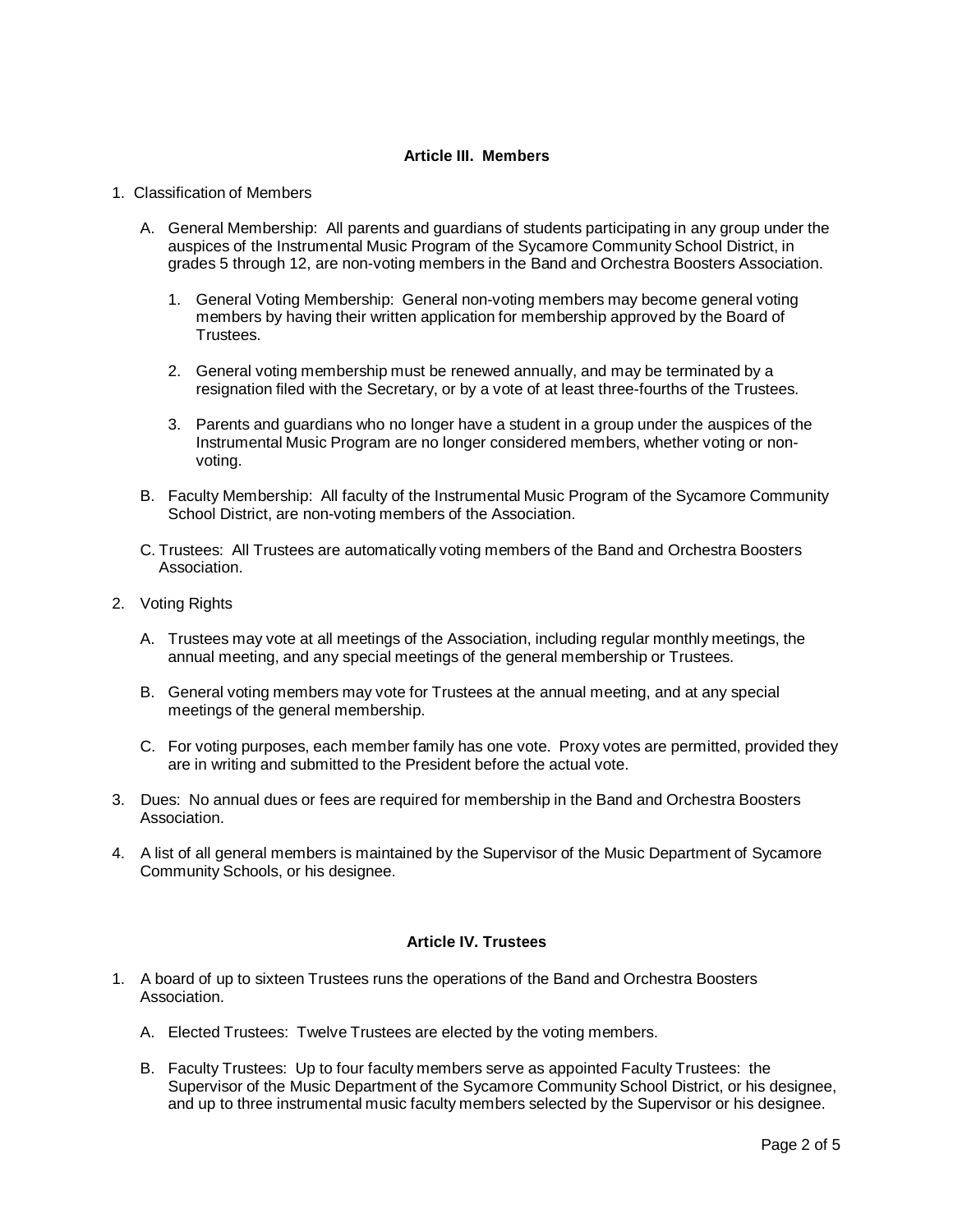- C. The number of Trustees may be amended, but may not be less than three.
- D. If a student has two parents or guardians interested in serving, they may serve jointly as Trustee. Joint Trustees have only one vote, and count as only one for purposes of establishing a quorum.
- 2. Method of nominating and electing Trustees.
	- A. Candidates for the Board of Trustees are presented at the monthly meeting that precedes the annual meeting. The list of candidates will be posted on the district website ten days before the annual meeting.
	- B. Trustees are elected by the members at the annual meeting in April, or at a special meeting called for that purpose, and are installed at the regular May meeting.
	- C. Every effort will be made to ensure that the interests of all groups under the auspices of the Instrumental Music Program of Sycamore Community Schools are represented on the Board of Trustees.
- 3. Duties of Trustees: the Trustees establish the policies and conduct the business of the organization.
- 4. Term of Office for Trustees
	- A. The twelve trustees elected by the voting members at the annual meeting hold office for a term of two years, for a maximum of two successive full terms. More than two terms may be served provided there is a break after two successive terms.
	- B. Every effort will be made to have terms staggered such that six Trustees are elected at each annual meeting.
	- C. The term of office begins at the May installation, and ends at the May meeting two years after installation.
	- D. A Trustee who no longer has a student in a group under the auspices of the Instrumental Music Program must resign.
	- E. Appointed Trustees serve at the discretion of the Supervisor of the Music Department or his designee.
- 5. Filling Vacancies on the Board of Trustees
	- A. A vacancy among the elected Trustees is filled by a vote of the remaining Trustees. The Trustee so chosen will serve out the remainder of the unexpired term.
	- B. A vacancy among the appointed faculty Trustees is filled by the Supervisor of the Music Department or his designee.
- 6. Trustees are not compensated for their services as Trustees.

### **Article V. Meetings**

1. Regular meetings of the Association are held monthly, August through May, with the exceptions of December (no meeting) and April (annual meeting). Meetings are held at a time and place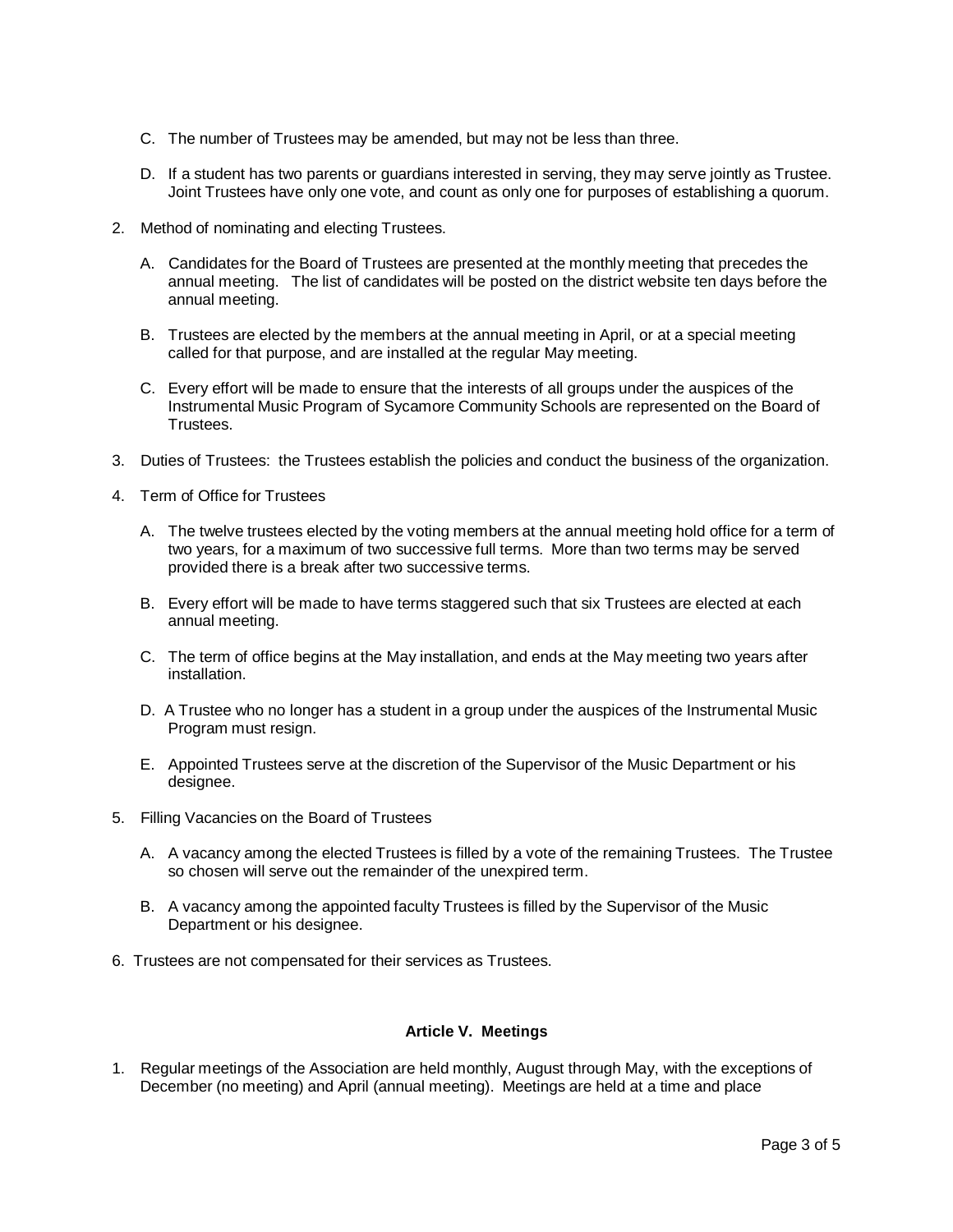designated by the Trustees. All meetings will be published on the district calendar and posted on the district web site.

- A. All members are welcome at regular meetings. However, the Trustees reserve the right to meet privately in Executive Session before or during a regular monthly meeting.
- B. The quorum for a regular monthly meeting is 50% of the members of the Board of Trustees.
- 2. The annual meeting is held in April at a place designated by the Board of Trustees. The time and place of the annual meeting will be posted on the district website.
	- A. All members are welcome at the annual meeting, however, only voting members may vote.
- 3. Special meetings may be held throughout the year, as deemed necessary by the Board of Trustees or the Supervisor of the Instrumental Music Program of Sycamore Community Schools. Notice of special meetings will be posted on the district website.
	- A. All members are welcome at special meetings, however, only voting members may vote.
- 4. The quorum for the annual meeting, or any special meeting of the general membership, is the number of voting members present at the meeting. Proxy votes are permitted, providing they are submitted in writing to the President before the meeting.

# **Article VI. Officers**

- 1. Composition: The Executive Board comprises a President, Vice President, Treasurer, Comptroller, Recording Secretary, and Correspondence Secretary elected by the Board of Trustees at the May meeting.
- 2. Term of office: Officers are elected by the Board of Trustees for a term of one year, running from May through the following May meeting. The term of office may be changed by the Board of Trustees.
- 3. Powers and Duties of the Executive Board:
	- A. The President presides at all meetings, sets the agenda for all meetings, and acts as official representative of the Association.
	- B. The Vice President performs the duties of President in the absence of the President and performs the role of strategic project manager as needed.
	- C. The Treasurer is responsible for all funds of the Association. The Treasurer keepsaccurate records of receipts and disbursements, and provides monthly financial reports to the Trustees. The Treasurer files annual returns with the IRS, and any forms or registrations required by the State of Ohio. The Treasurer retains the financial records of the Association for a minimum of seven years. handles the funds of the Band and Orchestra Boosters Association in the form of cash, check or electronic transfers and performs banking duties including reconciling bank statements, handling and coordinating payments and refunds and tracking donations and contributions.
	- D. The Comptroller performs bookkeeping activities maintaining record of all financial transactions. They assist with budgeting and perform budget tracking and prepare the